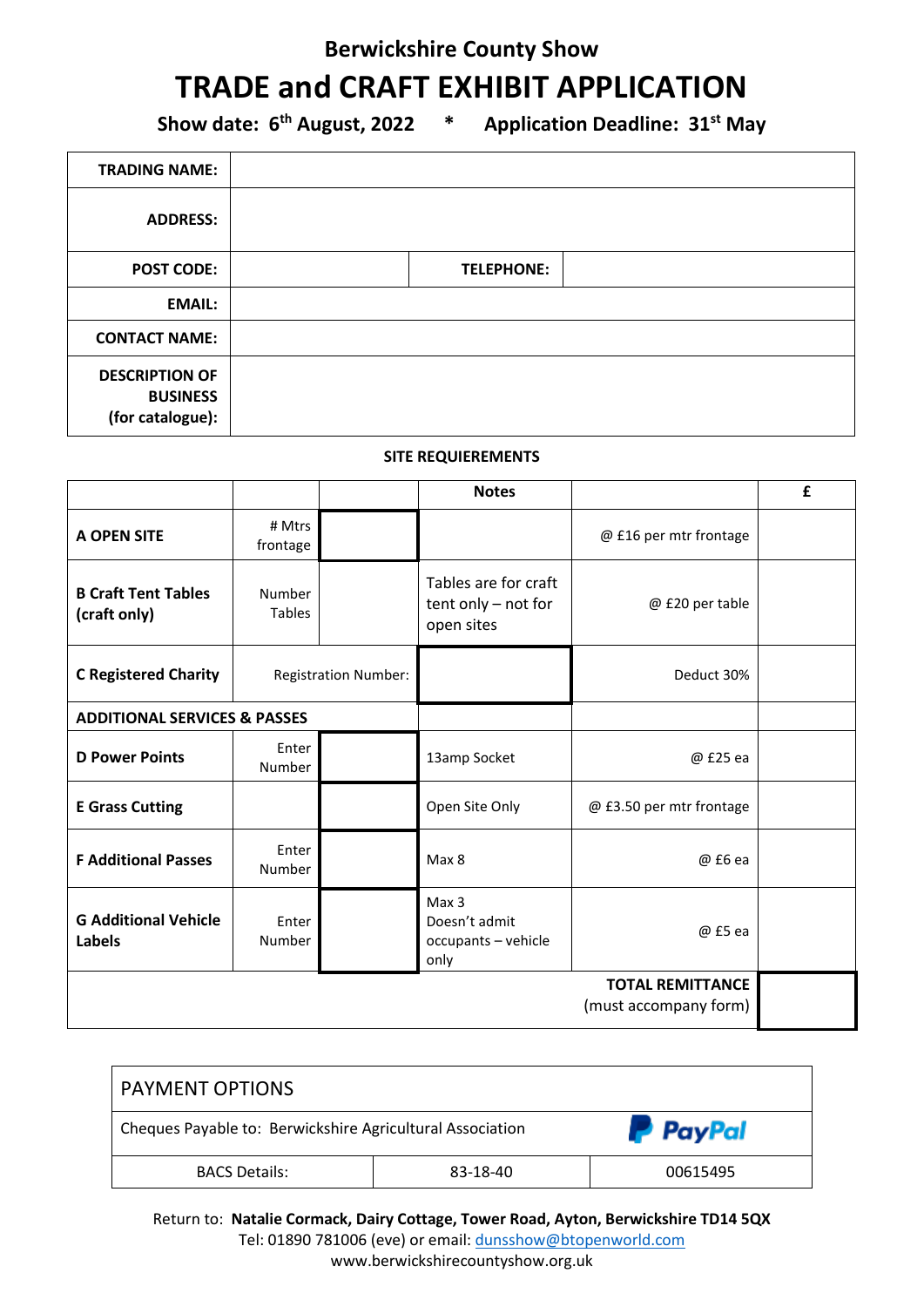# **Berwickshire County Show 2022**

### Trade Stand and Exhibitor Risk Assessment Form

Please complete clearly in BLOCK CAPITALS, to ensure Berwickshire Agricultural Assoc. and yourselves identify and minimise risk associated with your stand / exhibit to show visitors at all times. *Please return with your Trade Stand Application*

| <b>Exhibitor Name:</b>                                         |  |
|----------------------------------------------------------------|--|
| Address:                                                       |  |
| Name of Responsible Person:                                    |  |
| Contact telephone and email address for<br>responsible person: |  |
| Date assessment undertaken:                                    |  |
| Signature of assessor:                                         |  |
| <b>Public Liability Policy Number:</b>                         |  |

### **General Risks**

| Hazard                       | <b>Persons at Risk</b> | <b>Controls to minimise risk</b> |
|------------------------------|------------------------|----------------------------------|
|                              |                        |                                  |
|                              |                        |                                  |
|                              |                        |                                  |
|                              |                        |                                  |
|                              |                        |                                  |
|                              |                        |                                  |
| * Crane or Eorklift on site? | Which days?            |                                  |
| Yes / No                     |                        |                                  |

### **Fire Assessment**

| <b>Material</b>                          | <b>Detail</b>  | <b>Controls to minimise risk</b> |
|------------------------------------------|----------------|----------------------------------|
| * Flammable liguids on site?<br>Yes / No | Liquid?        |                                  |
| * LPG on site? Yes / No                  | Cylinder size? |                                  |
| Other:                                   |                |                                  |

**\* Must be completed**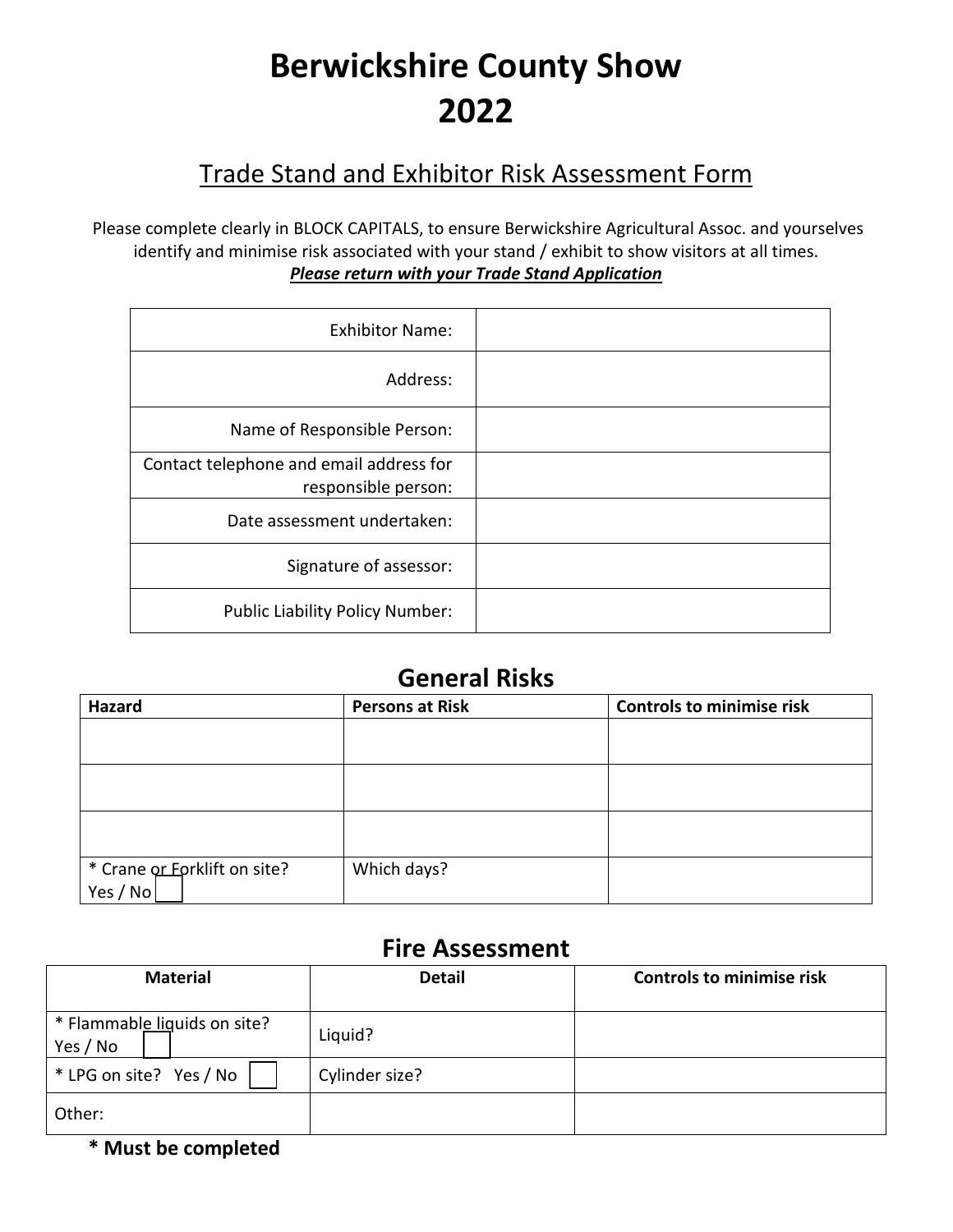#### **BERWICKSHIRE COUNTY SHOW TRADE and CRAFT EXHIBITS 2022- GUIDANCE NOTES**

The following notes are provided for your guidance.

#### **DESCRIPTION of BUSINESS**

The information given here will determine your Catalogue Entry text.

#### **SITE REQUIREMENTS**

#### **A. TRADE STANDS - OPEN SITE**

Area required will be on a METRE frontage basis with no additional services. The minimum frontage will be **THREE (3) METRES** and this **must include** tent stays etc. The maximum depth will be **TEN (10) METRES** which will be determined by site conditions and cannot be guaranteed. **CHARGE per METRE FRONTAGE : £15**

#### **B. CRAFT STANDS – SITE IN MARQUEE**

Sites will be provided on a table (approximately 6 ft length x 3 ft wide) basis with no additional services. Tables will be allocated on a first come first served basis as there is limited space. For the avoidance of doubt, there are **no chairs provided with tables**, exhibitors are required to bring their own chairs should they wish. **CHARGE per TABLE: £20**

#### **C. REGISTERED CHARITIES**

Registered Charities are eligible for a 30% discount on the site charge on production of their Charity Registration Number.

#### **D. POWER POINTS**

Power is accessible on some parts of the showground (13amp socket). Please indicate on your form if you require electricity, and we will make every effort to see that you are accommodated, if this is possible. An electrical contractor will be available on Show day and should you require help with pre-booked electricity on show day, please contact the Secretary's tent. **N.B.** Stand holders should note that they must provide their own cabling from the electrical connection to their point of use. **CHARGE per POINT : £25**

#### **E. GRASS CUTTING**

Grass cutting facilities are available and should be requested at the time of application. There is a minimum charge for this service.

**CHARGE per METRE FRONTAGE : £3.50 MINIMUM CHARGE : £12**

#### **F. ADDITIONAL PASSES**

Admission passes and windscreen labels will be issued on a frontage basis as follows :

| <b>PASSES</b> | I ABFI        |
|---------------|---------------|
| 2             |               |
| 3             | $\mathcal{P}$ |
| 4             | 3             |
| 6             | 4             |
|               |               |
|               |               |
|               |               |

A maximum of 8 additional admission passes per stand may be purchased at a discounted rate of £6 per pass.

#### **G. ADDITIONAL VEHICLE LABELS**

Windscreen labels denoting Trade Stand Holders will be issued as described above and such labels do **not** allow cars to be parked at the **ringside**. A maximum of 3 additional labels per stand may be purchased at a discounted rate of £5 per label.

#### **H. PAYMENT**

Payment in full must be made at the time of application with cheques made payable to: *Berwickshire Agricultural Association and*  Forwarded to: Natalie Cormack, Dairy Cottage, Tower Road, Ayton, Berwickshire TD14 5QX. BACS details : Sort Code 83-18-40 Acct No. 00615495, there is also a PAYPAL option.